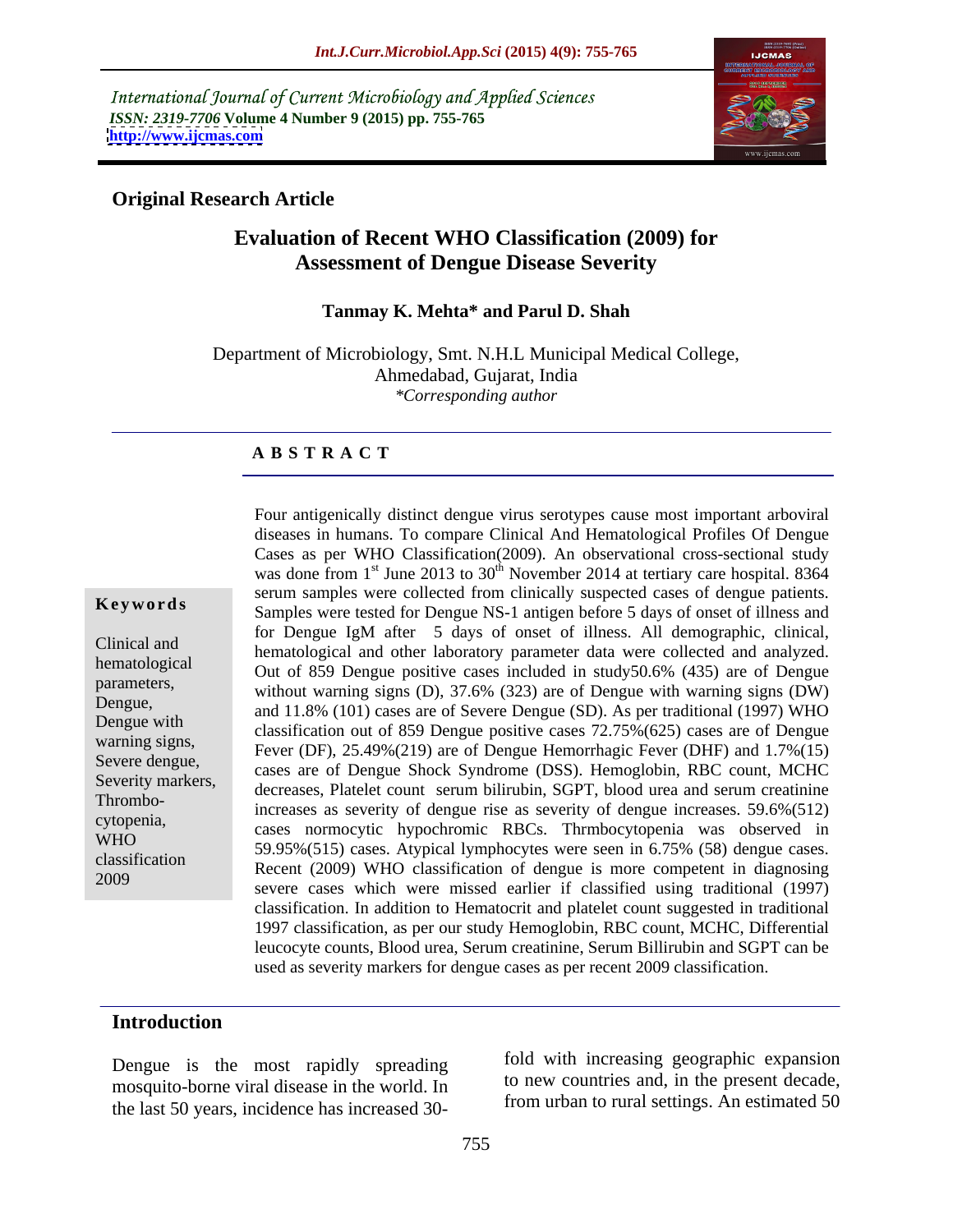million dengue infections occur annually **Results and Discussion** and approximately 2.5 billion people live in

The aim of this study includes to evaluate classification for assessment of dengue of 859 Dengue positive cases 50.6% (435)

An observational cross-sectional study was of Dengue Hemorrhagic Fever (DHF) and done from  $1<sup>st</sup>$  June 2013 to 30<sup>th</sup> November 1.7%(15) cases are of Dengue Shock 2014at tertiary Care Hospital. Total 8364 Syndrome (DSS). Comparison of both these serum samples were collected from clinically suspected cases of dengue patients (2009) (Table  $1)^{4,21}$ . Adequate amount of from patients and tested for Dengue NS-1 Dengue IgM Capture ELISA after 5 days of to November in both the years

Data were analyzed by using SPSS 21.0 in Table 2. demo version. Pearson's chi square test was used for sets of categorical data to evaluate Decreased hemoglobin< 11 gm/dl is noted how likely it is that any observed difference between the sets arose by chance Fisher's exact test was used for analysis of contingency tables between 2 groups. ANOVA (Analysis of variance) test was used to analyze the differences between group means. Statistically significant P showed normal PCV range of 35.9 to 44.6 value is considered below 0.05.

# **Results and Discussion**

dengue endemic countries. Dengue is widely Out of total 8364 Samples 859 serologically prevalent in India, and all the 4 serotypes are positive dengue cases from actual study site found in the country.<sup>1-4</sup> was considered for further discussion and statistical calculation.

traditional (1997) and recent (2009) WHO As per recent (2009) WHO classification out disease severity. And also to establish new are of Dengue without warning signs (D), laboratory parameters as severity markers in 37.6% (323) are of Dengue with warning recent (2009) WHO classification of signs (DW) and 11.8% (101) cases are of Dengue. Severe Dengue (SD). As per traditional **Material and Methods Dengue positive cases 72.75%(625)** cases of 859 Dengue positive cases 50.6% (435) (1997) WHO classification out of 859 are of Dengue Fever (DF), 25.49%(219) are classification system is depicted in figure 1.

as per WHO case definition of dengue Dengue cases are positive more in Male . Adequate amount of patients (58.54%) compared to female non-hemolysed, non-lipemic serum without (41.55%) in each clinical type. Most precipitate or particulate matter is collected common age group affected by dengue was antigen ELISA/immunochromatography days and maximum age affected is 75 years. before 5 days of onset of illness and for Maximum cases were noted between August onset of illness. All demographic, clinical, (91.89%).Majority of the dengue patients in hematological and other laboratory each clinical type is presented commonly parameter data were collected using data within or at 5 days of onset of illness. collection form. Demographics and clinical presentation of 21 to 30 years. Minimum age affected is 5 to November in both the years all three types of dengue cases are depicted in Table 2.

> in 59.59% of dengue cases. RBC count in 62.4% female was within normal range of 4- 5.1 per cm. The same for the male patients was seen below minimal normal value of 4.5 percmm in 55.38% (278) dengue cases. Most of the female patients (62.18%) %.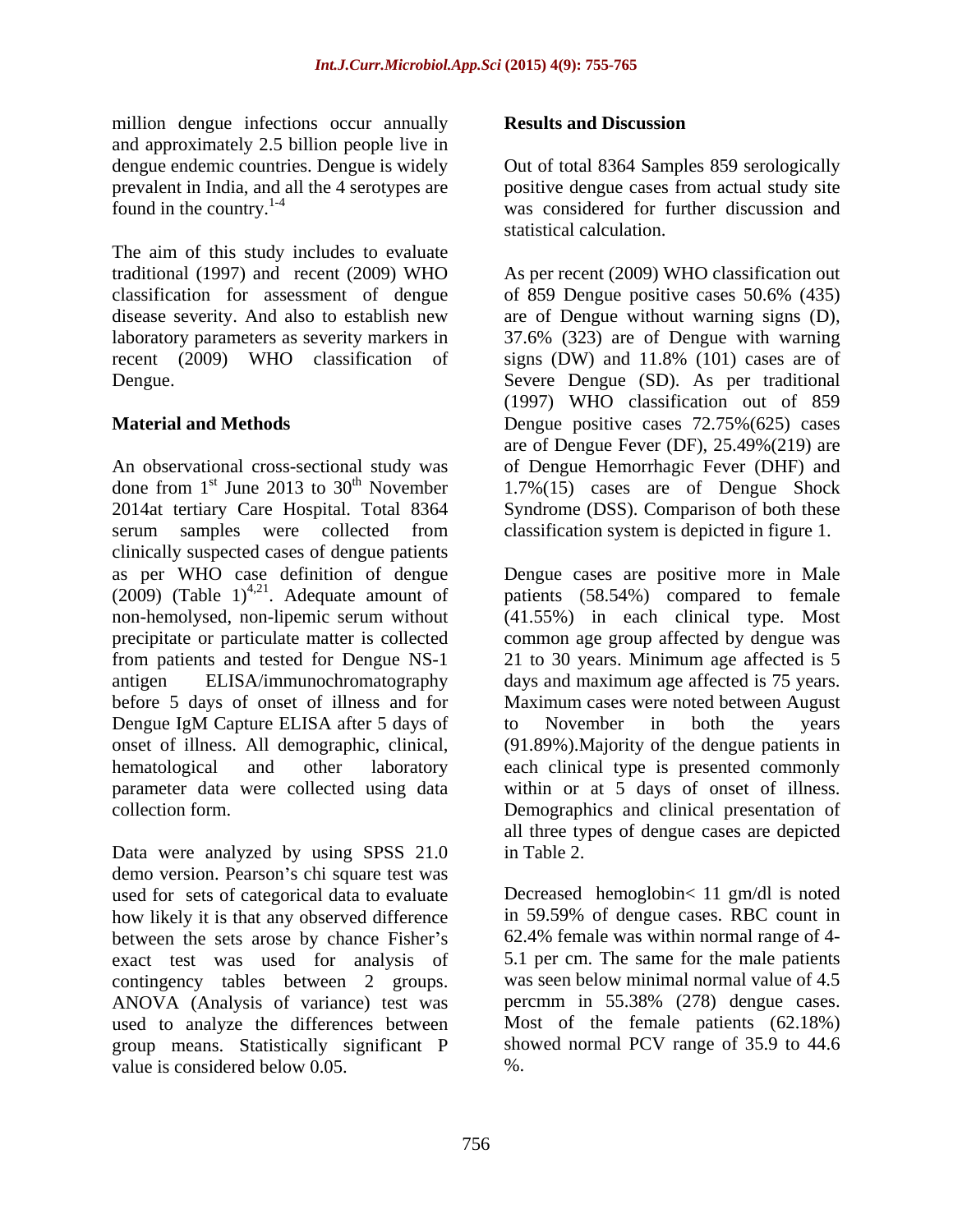The same for the male patients was below Jamnagar. Lowered incidence of dengue in minimum normal value of 41.5% in 64.54% present study compared to past years (324) dengue cases.61.7% (530) of total dengue, 65.06% (283) of D, 56.97%(184) of study location, indicate improved prevention DW and 62.38% (63) of SD patients and control strategies. showed MCV within normal range of 80 to (76) of SD patients showed decreased MCH

Most common group for total WBC count was in normal range of 4400 to 11000 per (58) dengue cases. Maximum cases with atypical lymphocytes were noted in DW

platelet count between 1,00,000 to 1,49,999 (99%) respectively. DW and SD commonly detailed distribution of platelet count see

urea ( $>45$  mg/dl) and serum creatinine ( $>1.5$ dengue cases increased in severity as depicted in table 6.

was 12.24%. This is comparable to the study buly to November (91.89%). This Ahmedabad  $5<sup>5</sup>$  High incidence was recorded byPatankaret al<sup>6</sup> in 2012 at Ahmedabad and<br>by Durani et al<sup>7</sup> in 2011 to 2013 at by Durani et al<sup>7</sup> in 2011 to 2013 at monsoon season providing an environment

present study compared to past years 16.36% in 2011 and 16.87% in 2012 in same and control strategies.

90 fl . 77.88% (669) of total dengue, 79.31% Male preponderance (58.44%) was noted (345) of D, 76.78% (248) of DW, 75.25% compared to females (41.55%) in present value of less than 27.5 pg. Lowered MCHC Patankar et al<sup>6</sup>, Durani et al<sup>7</sup> & Jain et al<sup>8</sup> value below 33.4 g/dl is observed in 87.9% showing incidence in male patients of 65%, (755) dengue cases. (Table 3) 70.79% and 60% respectively. Though with cmm in 49.94% (429) of total cases. tributed to more exposure of the males to the Atypical lymphocytes were seen in 6.75% bite of vector *Aedes aegypti*, due to their study. This is comparable to studies by , Durani et al<sup>7</sup> & Jain et al<sup>8</sup> showing incidence in male patients of 65%, pearson chi square test this gender preponderance is not statistically significant  $(p=0.463)$  in present study, it may beat bite of vector *Aedes aegypti,* due to their clothing habits or outdoor activities.

patients 9% (29). Detailed total differential The most common age group affected in count distribution is depicted in table 4. present study was 21 to 30 years (30.96%). Thrombocytopenia (Platelet count below al<sup>6</sup>, Durani et al <sup>7</sup> & Goyal et al  $9^{\circ}$  noting most 1,50,000 per cmm) is noted in 60%(517) common age group affected as 18-35 years dengue cases. While D cases showed low (58%), 16-20 years (92%) and 21-30 years per cmm, DW and SD cases showed affected younger age group of 11 to 20 years platelet count <1,00,000 per cmm. For of age group. SD affected older patients table 5. statistically significant (P=0.012). High Raised serum bilirubin levels (>1.2 mg/dl) implies that disease is endemic in this and SGPT (>55 U/L) were noted 15.48% region. Less incidence of sever dengue (134) and 32.48% (279) cases. Raised blood forms in >20 years indicates immunity mg/dl) were noted in 9.42% (81) and 5.59 % more exposed to external environment and (48) cases. Such cases were increased as mosquito vectors. Affection of young also This is comparable to studies by Patankaret noting most (99%) respectively. DW and SD commonly affected younger age group of 11 to 20 years compared to DW. This finding is very Numbers of cases in young age groups against virus. 10-30 years of age group is results in economic non-productivity.

In Present study the incidence of dengue present study with maximum cases from conducted by Mehta et al in 2012 at comparable to study done by Durani et in 2012 at Ahmedabad and corresponded to the monsoon and post - Seasonal distribution was observed in to November  $(91.89\%)$ . al<sup>7</sup>&Mehta et al<sup>5</sup>. July to November months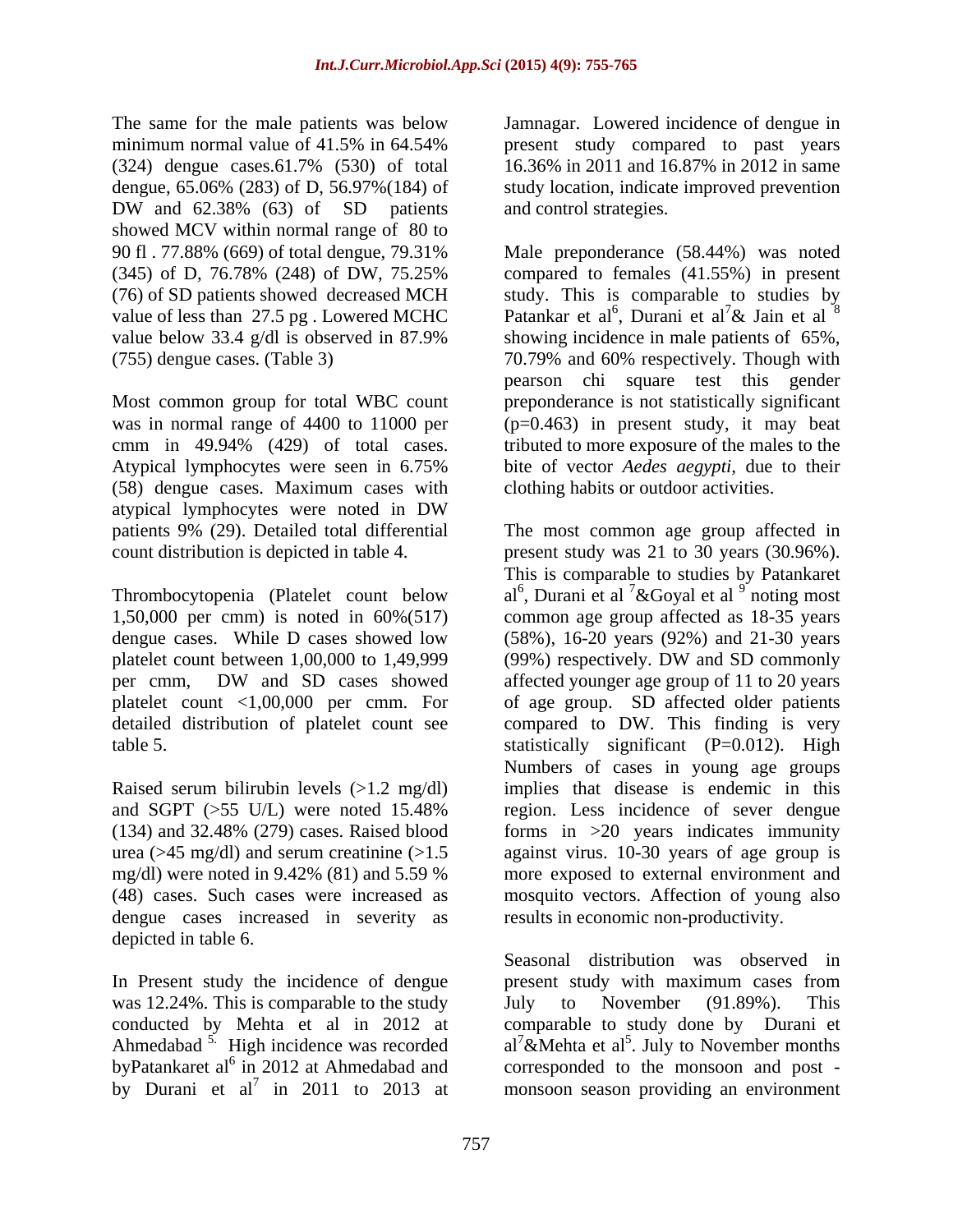were misdiagnosed as mild Dengue fever hemorrhagic manifestations 15% (48) in misdiagnosed as DHF cases. So the dengue patients. The cases. Elevated hepatic transaminase

in present study compared to Patankar et al<sup>6</sup>,<br>but less compared to Low et al<sup>14</sup>. In present comparable to study by Khan et  $al^{12}$ . While survival, and a mild consumptive Singh et al<sup>11</sup> noted a high incidence(22.1%), coagulopathy. Patankar et al<sup>6</sup> noted a low incidence  $(1\%)$ noted a low incidence (1%) of the same. 60% of dengue cases were having

mononuclear infiltrate with lipid noted in 87% of cases. Other significantaccumulation.

favorable for the breeding of the vector In present study cases of Dengue without *Aedes aegypti*. warning signs had fever (100%), Chills & As per WHO classification 2009 present headache (42.53%) and joint pain (19.08%) study noted incidence of Dengue (D) as principal clinical manifestations, which is 50.6%, Dengue with warning signs (DW) comparable to study by Jain et al. Study by 37.6% and Severe dengue (SD) 11.8%. This Pongpanetal<sup>10</sup>noted high rate of vomiting is comparable to study done by Pongpan et (62.4%), Skin rash (42.5%) and headache al  $^{10}$ . Study by Abhinav Jain et al  $^8$  showed (58.3%), but low incidence of muscle pain less cases in DW (20%) and SD (3%). As  $(21.5\%)$ . Dengue with warning signs shown in Figure 1 by comparing it with presented mainly, in addition to above, with traditional (1997) classification scheme jaundice 54.48% (176), skin rash 52.32 % 38.69% (125) DW & 64.35 %(65) SD cases (DF) cases and  $21.72\%(22)$  SD cases were present study. Jain etal<sup>8</sup> and Pongpan et sensitivity and specificity of recent(2009) respectively. Present study noted high classification is more in diagnosing severe incidence of Hemorrhagic manifestation cases which were missed earlier. This can  $(63%)$  compared to Jain etal  $(50%)$  and lead to better management and outcome in  $P_{\text{onspan}}$  et al<sup>10</sup>(57%) in severe dengue Most common presenting feature in present cases of dengue and viral antigen has been study was fever with chills and rigors demonstrated in hepatocytes, Kupffer cells (100%) Muscle pain (53.2%) and Headache and endothelia. Histopathologic examination (48.2%) which is comparable to studies by of skin from patients with rash discloses a Patankar et al<sup>6</sup>, Singh et al<sup>11</sup>, Khan et al<sup>12</sup>, minor degree of lymphocytic dermal<br>Dutta et al<sup>13</sup> and Low et al<sup>14</sup>. In our study vasculitis and, variably, viral antigen. The , Singh et al<sup>11</sup>, Khan et al<sup>12</sup>, minor degree of lymphocytic dermal and Low et  $al<sup>14</sup>$ . In our study vasculitis and, variably, viral antigen. The incidence of vomiting (5.59%) and hemorrhagic diathesis is complex and not abdominal pain (3.03%) were less compared well understood, reflecting a combination of to these studies. Joint pain (20.95%) is more cytokine action and vascular injury, viral in present study compared to Patankar et al<sup>o</sup>, antibodies binding to platelets or cross-<br>but less compared to Low et al<sup>14</sup>. In present reacting with plasminogen and other clotting .In present reacting with plasminogen and other clotting study hemorrhagic manifestations (15%) are factors, reduced platelet function and rigors (100%), Muscle pain (50.57%), . Study by (58.3%), but low incidence of muscle pain (21.5%). Dengue with warning signs (169), Hepatomegaly 12.07 % (39) and hemorrhagic manifestations 15% (48) in and Pongpan et al<sup>10</sup>noted the same as  $9\%$  and  $27\%$ noted the same as 9 % and 27% (50%) and cases. Elevated hepatic transaminase concentrations have been reported in most antibodies binding to platelets or crosssurvival, and a mild consumptive coagulopathy.

The fever and influenza- like symptoms that Thrombocytopenia. Incidence of both were typify dengue probably reflect patients increased as severity of dengue increased. cytokine response. However, myalgia, a Similar findings has been noted in study cardinal feature of the illness, may also  $\qquad$  done by Azinet al<sup>15.</sup> Study by Maimoona M. indicate pathologic changes in muscle, Ahmed<sup>16</sup> showed no hemoglobin change in typified by a moderate perivascular dengue patients but thrombocytopenia was 60% of dengue cases were having normocytic hypochromic anemia and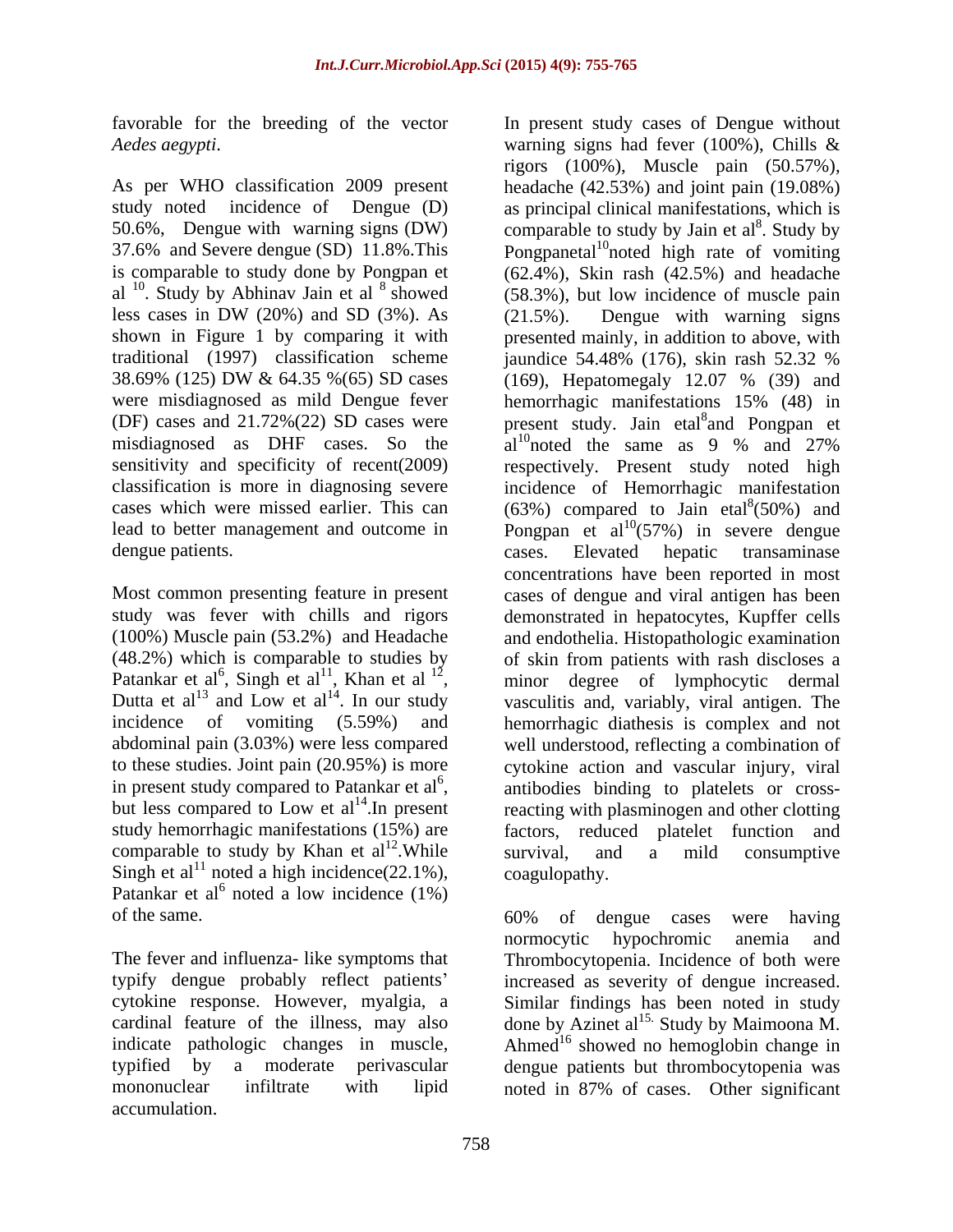findings noted in present study are described finding is very statistically significant as follows. 67% of D, 52% of DW and 51% (P= $0.012$ ). SD patient showed low hemoglobin of <11 0.0354). PCV of male patients was below compared to D and SD group g/dl. This finding is highly statistically abdominal cavities, usually with the (P<0.0001). MCHC values decrease more in SD patients compared to D patients. This

 $(P=0.012)$ .

gm/dl. This finding is highly statistically In D group no patient showed platelet count significant for D ( $P < 0.0001$ ) and DW ( $P =$  below 1,00,000 per cmm ( $P < 0.0001$ ). 0.0002). Male patients showed RBC count Thromobocytopenia in D group is seen below minimal normal value of 4.5 per cmm within range of 1,00,000 to1,49,999 per in 62.35% (164) of D, 49.17 % (89) of DW and 25 43.1% (25) of SD patients. This most of the patient showed platelet count finding is statistically significant for  $D (P <$  was below 1,00,000 per cmm  $(P < 0.0001)$ . 0.0001) and DW ( $P = 0.0015$ ) and SD ( $P = 0.0015$ ) BD U group showed decrease in platelet count minimum normal value of 41.5% in 69.96% (P<0.0001). Local suppression of (184) of D, 57.46% (104) of DW and 62.07% (36) of SD patients. This finding is thrombocyticpoiesis within 4 to 5 days is highly statistically significant for D reflected in peripheral cytopenia. Shock in  $(P=0.0042)$  and DW  $(P = 0.006)$ . 82.76% of dengue shock syndrome (DSS) occurs after D, 93.19% of DW and 93.07% of SD patients showed MCHC level below 33.4 extravascular sites, including the pleural and significant for D (P<0.0001) and DW defervescence of fever. The extensive below 1,00,000 per cmm (P<0.0001). cmm (P<0.0001). In DW and SD group DW group showed decrease in platelet count compared to D and SD group (P<0.0001).Local suppression of erythrocytic, myelocytic, and dengue shock syndrome (DSS) occurs after the sudden extra vasation of plasma into abdominal cavities, usually with defervescence of fever. The extensive increase in vascular permeability is associated with immune activation.

**Table.1** Recent WHO Case definitions of Dengue (2009)

|                          | Dengue without Warning Dengue with Warning Signs Severe Dengue (SD): Dengue                                  |                               |
|--------------------------|--------------------------------------------------------------------------------------------------------------|-------------------------------|
|                          | <b>Signs(D):</b> Fever and two of $\vert$ (DW): requires strict observation with at least one of the $\vert$ |                               |
| the following:           | and medical intervention. It is following criteria:                                                          |                               |
| • Nausea, vomiting       | defined as above with any of the $\vert$ 1.                                                                  | Severe Plasma Leakage         |
| • Rash                   | following:                                                                                                   | leading to:                   |
| Aches and pains          | 1. Abdominal pain or tenderness                                                                              | Shock (DSS)                   |
| Leukopenia               | Persistent vomiting                                                                                          | Fluid accumulation with       |
| Positive tourniquet test | Clinical fluid accumulation                                                                                  | respiratory distress          |
|                          | (ascites, pleural effusion)                                                                                  | 4. Severe Bleeding as         |
|                          | Mucosal bleeding                                                                                             | evaluated by clinician        |
|                          | Lethargy, restlessness                                                                                       | Severe organ involvement      |
|                          | Liver enlargement $>2$ cm                                                                                    | Liver: AST or $ALT \ge 1000$  |
|                          | Laboratory: increase in HCT 7. CNS:                                                                          | impaired                      |
|                          | concurrent with rapid decrease                                                                               | consciousness                 |
|                          | in platelet count                                                                                            | 3. Failure of heart and other |
|                          |                                                                                                              | organs                        |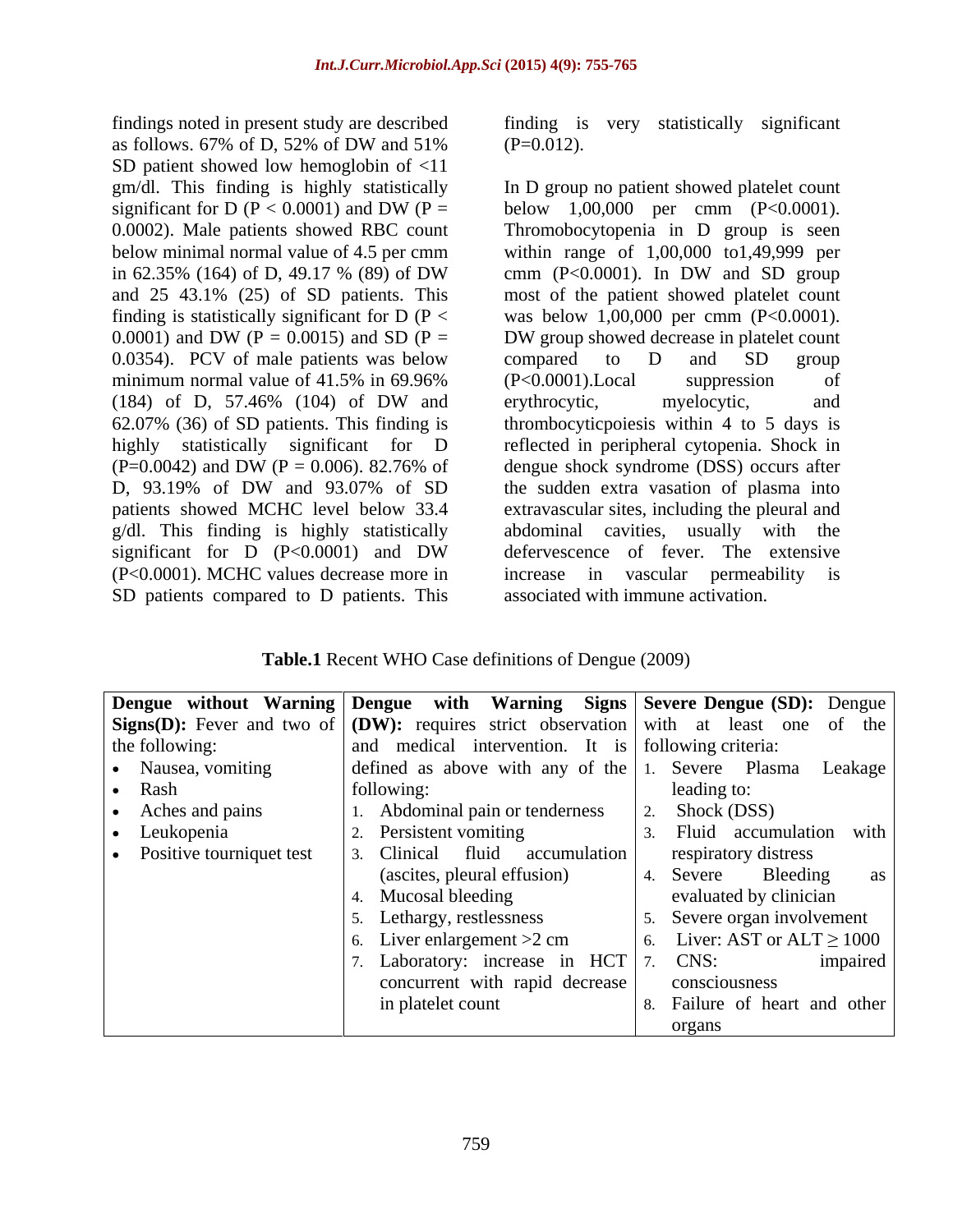# *Int.J.Curr.Microbiol.App.Sci* **(2015) 4(9): 755-765**

|                                              |                       | <b>DW</b>                           | SD                       | Total                       |
|----------------------------------------------|-----------------------|-------------------------------------|--------------------------|-----------------------------|
|                                              |                       | <b>Gender distribution</b>          |                          |                             |
| Female                                       | 172 (39.54%)          | 142 (43.96%)                        | 43(42.57%)               | 357(41.55%)                 |
| Male                                         | 263 (60.54%)          | 181 (56.03%)                        | 58 (57.42%)              | 502(58.44%)                 |
|                                              |                       | Age group (in years)                |                          |                             |
| $Mean \pm SD$                                | $21.6 \pm 12.95$      | $20.46 \pm 12.53$                   | $24.2 \pm 15.51$         | $21.48 \pm 13.15$           |
| $0$ to $10$                                  | $102(23.44\%)$        | 73 (22.60%)                         | 18 (17.82%)              | 193 (22.46%)                |
| $11 \text{ to } 20$                          | 97 (22.29%)           | 103 (31.88%)                        | 31 (30.69%)              | 231 (26.89%)                |
| $21 \text{ to } 30$                          | 151 (34.71%)          | 92 (28.48%)                         | 23 (22.77%)              | 266 (30.96%)                |
| 31 to 40                                     | 56 (12.87%)           | 38 (11.76%)                         | 14 (13.86%)              | 108 (12.57%)                |
| 41to 50                                      | 14 (3.21%)            | 9(2.78%)                            | $9(8.91\%)$              | 32 (3.72%)                  |
|                                              |                       |                                     |                          |                             |
| 51 to 60                                     | $11(2.52\%)$          | $3(0.92\%)$                         | 3(2.97%)                 | 17(1.97%)                   |
| >60                                          | $4(0.91\%)$           | $5(1.54\%)$                         | 3(2.97%)                 | 12(1.39%)                   |
|                                              |                       | <b>Duration of onset of illness</b> |                          |                             |
| $Mean \pm SD$                                | $5.17 \pm 5.71$       | $5.41 \pm 3.92$                     | $5.53 \pm 3.96$          | $5.3 \pm 4.91$              |
| 5 days or less                               | 259(59.50%)           | 174(53.90%)                         | 54(53.50%)               | 487(56.70%)                 |
| More than 5 days                             | 176(40.50%)           | 149(46.10%)                         | 47(46.60%)               | 372(43.30%)                 |
| Fever                                        | 435(100%)             | 323(100%)                           | $101(100\%)$             | 859(100%)                   |
| Chills with rigor                            | 366(84.13%)           | 219(67.8%)                          | 69(68.31%)               | 654(76.13%)                 |
| Nausea and Vomiting                          | $5(1.14\%)$           | 20(6.19%)                           | 23(22.77%)               | 48(5.58%)                   |
| Skin Rash                                    | 26(5.97%)             | 35(10.83%)                          | $20(19.8\%)$             | 81(9.42%)                   |
| Muscle Pain                                  | 220(50.57%)           | 176(54.48%)                         | 61(60.39%)               | 457(53.2%)                  |
| Headache                                     | 185(42.52%)           | 169(52.32%)                         | 60(59.4%)                | 414(48.19%)                 |
| Joint pain                                   | 83(19.08%)            | 61(18.88%)                          | 36(35.64%)               | 180(20.95%)                 |
| Positive torniquet test                      | $3(0.68\%)$           | 8(2.47%)                            | 30(29.7%)                | 41(4.77%)                   |
| Abdominal pain                               | $1(0.22\%)$           | 7(2.15%)                            | 24(3.76%)                | 32(3.71%)                   |
| Persistent vomiting                          | $0(0\%)$              | $0(0\%)$                            | $12(11.88\%)$            | 12(1.39%)                   |
| Jaundice                                     | 32(7.35%)<br>$0(0\%)$ | 64(19.81%)<br>39(12.07%)            | 38(37.62%)               | 134(15.59%)<br>66(7.68%)    |
| Hepatomegaly $(> 2 \text{ cm})$<br>Petechiae | 8(1.83%)              | 41(12.69%)                          | 27(26.73%)<br>46(45.54%) | $\frac{1}{2}$<br>95(11.05%) |
| Purpura                                      | 8(1.83%)              | 32(9.9%)                            | 48(47.52%)               | 88(10.24%)                  |
| Ecchymosis                                   | $5(1.14\%)$           | 21(6.5%)                            | 47(46.53%)               | 73(8.49%)                   |
| Epistaxis                                    | $0(0\%)$              | $15(4.64\%)$                        | 52(51.48%)               | 67(7.79%)                   |
| Gum bleeding                                 | $0(0\%)$              | 9(2.78%)                            | 51(50.49%)               | 60(6.98%)                   |
| Hemetemesis                                  | $0(0\%)$              | $0(0\%)$                            | 49(48.51%)               | 49(5.7%)                    |
| Malena                                       | $0(0\%)$              | $0(0\%)$                            | 51(50.49%)               | 51(5.93%)                   |
| Fluid accumulation in body cavities          | $0(0\%)$              | $0(0\%)$                            | 36(35.64%)               | 36(4.19%)                   |
| Shock                                        | $0(0\%)$              | $1(0.3\%)$                          | 48(47.52%)               | 49(5.7%)                    |
| Neurological involvement                     | $0(0\%)$              | $0(0\%)$                            | 8(7.92%)                 | 8(0.93%)                    |
| Multiorgan failure and Death                 | $0(0\%)$              | $0(0\%)$                            | 14(13.86%)               | 14(1.62%)                   |

# **Table.2** Demographics and Clinical features of Dengue cases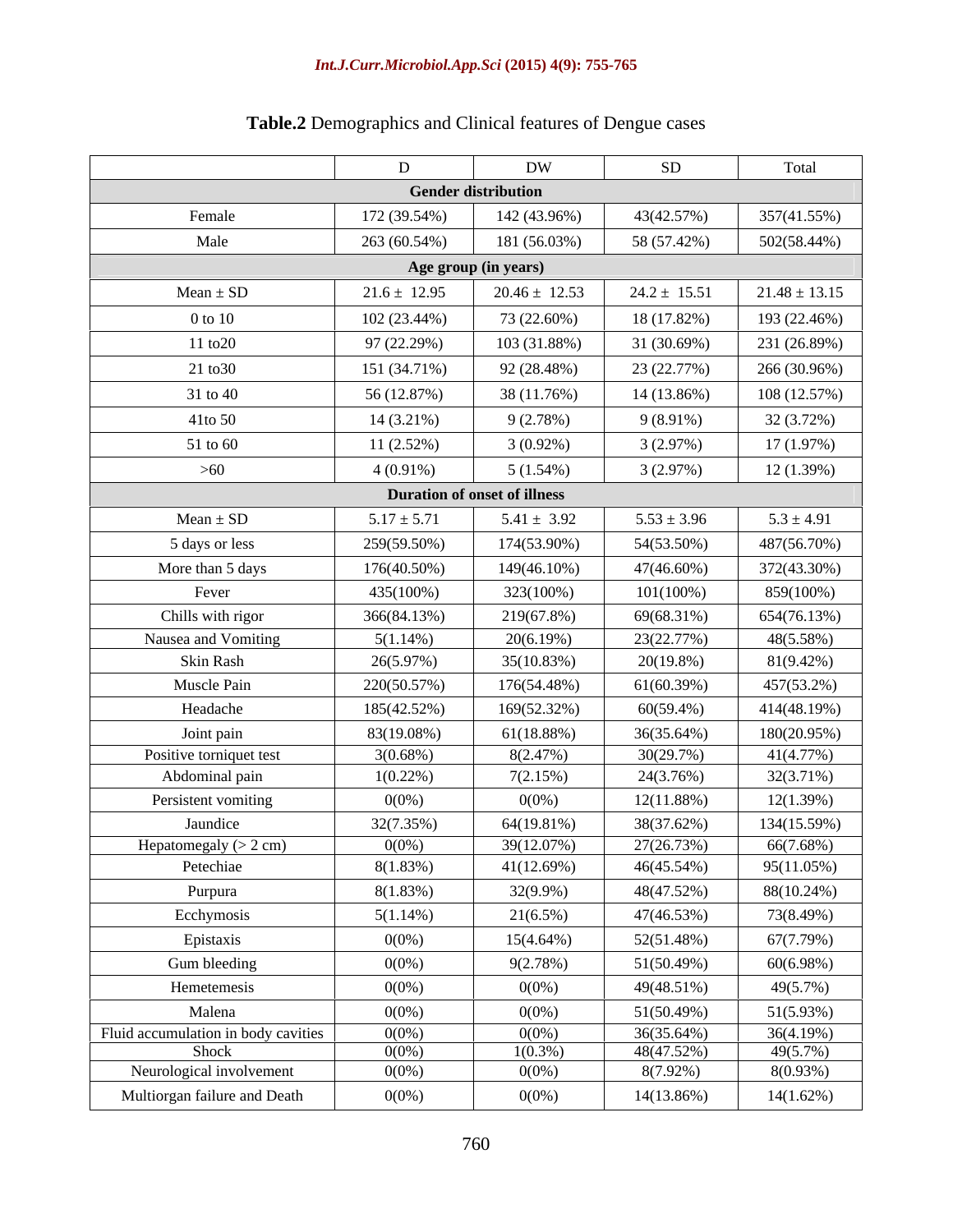| Table.3 Iron<br>$\cdots$<br>cases<br>dengue<br>-indice |  |  |
|--------------------------------------------------------|--|--|
|                                                        |  |  |

|                           |                                                             | DW                                                                                                                         | SD                             | Total                                | $\mathbf{P}$ |
|---------------------------|-------------------------------------------------------------|----------------------------------------------------------------------------------------------------------------------------|--------------------------------|--------------------------------------|--------------|
|                           |                                                             | Hemoglobin (gm/dl) (Normal: 11-17 gm/dl)                                                                                   |                                |                                      |              |
| $Mean \pm Std.Deviation$  | $10.26 \pm 2.01$                                            | $10.84 \pm 2.52$                                                                                                           | $10.70 \pm 2.82$               | $10.53 \pm 2.33$                     |              |
| $\leq 11$                 | 293 (67%)*                                                  | $167(52\%)*$                                                                                                               | $52(51\%)*$                    | 512<br>$(59.59\%)*$                  | 0.002        |
| >11                       | 142 (33%)                                                   | 156 (48%)                                                                                                                  | 49 (49%)                       | 347 (40.4%)                          |              |
|                           |                                                             | <b>RBC Count (per cmm)</b>                                                                                                 |                                |                                      |              |
| Mean $\pm$ Std. Deviation | $4.29 \pm 0.74$                                             | $4.43 \pm 0.97$                                                                                                            | $4.44 \pm 1$                   | $4.36 \pm 0.86$                      |              |
|                           | RBC count in Female (Normal: 4.5-5.1 milion/cmm)            |                                                                                                                            |                                |                                      |              |
| $\leq$ 4                  | 43(25%)                                                     | 35(24.65%)                                                                                                                 | $16(37.21\%)$                  | 94(26.33%)                           |              |
| $4 - 5.1$                 | $115(66.86\%)*$                                             | $87(61.27%)$ *                                                                                                             | $21(48.84\%)*$                 | 223(62.46%)*                         |              |
| >5.1                      | $14(8.14\%)$                                                | 20(14.08%)                                                                                                                 | $6(13.95\%)$                   | $40(11.2\%)$                         | 0.063        |
|                           | RBC count in Male (Normal: 4.5-5.9 million/cmm)             |                                                                                                                            |                                |                                      |              |
| $\leq 4.5$                | 164(62.35%)                                                 | 89(49.17%)                                                                                                                 | $25(43.1\%)$                   | 278(55.38%)                          |              |
| $4.5 - 5.9$<br>>5.9       | $96(36.5%)$ *<br>$3(1.14\%)$                                | $80(44.2\%)*$<br>$12(6.63\%)$                                                                                              | $27(46.55\%)*$<br>$6(10.34\%)$ | 203(40.44%)<br>21(4.18%)             |              |
|                           |                                                             | $PCV$ (%)                                                                                                                  |                                |                                      |              |
| $Mean \pm Std.Deviation$  | $37.94 \pm 5.53$                                            | $38.1 \pm 7.13$                                                                                                            |                                | $38.01 \pm 7.58$<br>$38.01 \pm 6.42$ |              |
|                           |                                                             | <b>PCV</b> in Female (Normal: 35.9-44.6%)                                                                                  |                                |                                      |              |
| $<$ 35.9                  | 56(32.56%)                                                  | 43(30.28%)                                                                                                                 | 17(39.54%)                     | 116(32.49)                           |              |
| 35.9-44.6                 | $109(63.37%)$ *                                             | $90(63.38\%)*$                                                                                                             | 23(53.49%)*                    | 222(62.18%)                          |              |
| >44.6                     | 7(4.07%)                                                    | 9(6.34%)                                                                                                                   | $3(6.98\%)$                    | $19(5.32\%)$                         | 0.948        |
|                           |                                                             | PCV in Male (Normal: 41.5-50.4)                                                                                            |                                |                                      |              |
| $<$ 41.5                  | 184(69.96%)                                                 | 104(57.46%)                                                                                                                | 36(62.07%)                     | 324(64.54)                           |              |
| 41.5-50.4                 | 78(29.66%)*                                                 | 72(39.78%)*                                                                                                                | $17(29.31\%)*$                 | 167(33.27%)                          |              |
| >50.4                     | $1(0.38\%)$                                                 | 5(2.76%)                                                                                                                   | $5(8.62\%)$                    | 11(2.19%)                            |              |
|                           |                                                             | <b>MCV</b> (fl) (Normal :80-90 fl)                                                                                         |                                |                                      |              |
| $Mean \pm Std.Deviation$  | $82.02 \pm 8.94$                                            | $82.43 \pm 8.69$                                                                                                           | $82.83 \pm 9.79$               | $82.27 \pm 8.94$                     |              |
| $< \!\!80$                | 119 (27.36%)                                                | 106(32.82%)                                                                                                                | 24(23.76%)                     | 249(28.99%)                          | 0.652        |
| 80 to 90                  | 283 (65.06%)*   184 (56.97%)*   63 (62.38%)*   530 (61.70%) |                                                                                                                            |                                |                                      |              |
| >90                       | 33 (7.59%)                                                  | 33 (10.22%) 14 (13.86%) 80 (9.31%)                                                                                         |                                |                                      |              |
|                           |                                                             | MCH pg (Normal: 27.5-33.2 pg)                                                                                              |                                |                                      |              |
| $Mean \pm Std.Deviation$  | $25.53 \pm 4.87$                                            | $\begin{array}{ c c c c c c c c c } \hline 26.5 \pm 19.05 & 25.27 \pm 3.77 & 25.86 \pm 12.25 & 0.491 \\\hline \end{array}$ |                                |                                      |              |
| <27.5                     | 345(79.31%)                                                 | 248(76.78%)                                                                                                                | 76(75.25%)                     | 669(77.88%)                          |              |
| 27.5to 33.2               | 81(18.62%)                                                  | 71(21.98%)                                                                                                                 | 24(23.76%)                     | 176(20.49%)                          |              |
| >33.2                     | 9(2.07%)                                                    | $4(1.24\%)$<br>MCHC g/dl (Normal: 33.4-35.5 g/dl)                                                                          | $1(0.99\%)$                    | $14(1.63\%)$                         |              |
| $Mean \pm Std.Deviation$  | $30.98 \pm 2.26$                                            | $30.76 \pm 1.71$ $30.41 \pm 2.08$ $30.83 \pm 2.05$                                                                         |                                |                                      |              |
| $<$ 33.4 g/dl             | 360 (82.76%)*                                               | $\begin{array}{ c c c c c c c c c } \hline 301 & (93.19\%)^* & 94 & (93.07\%)^* & 755 & (87.9\%) \hline \end{array}$       |                                |                                      | 0.032        |
| $>33.4$ g/dl              | 75 (17.24%)                                                 | 22 (6.81%)                                                                                                                 | $7(6.93\%)$                    | $104(12.11\%)$                       |              |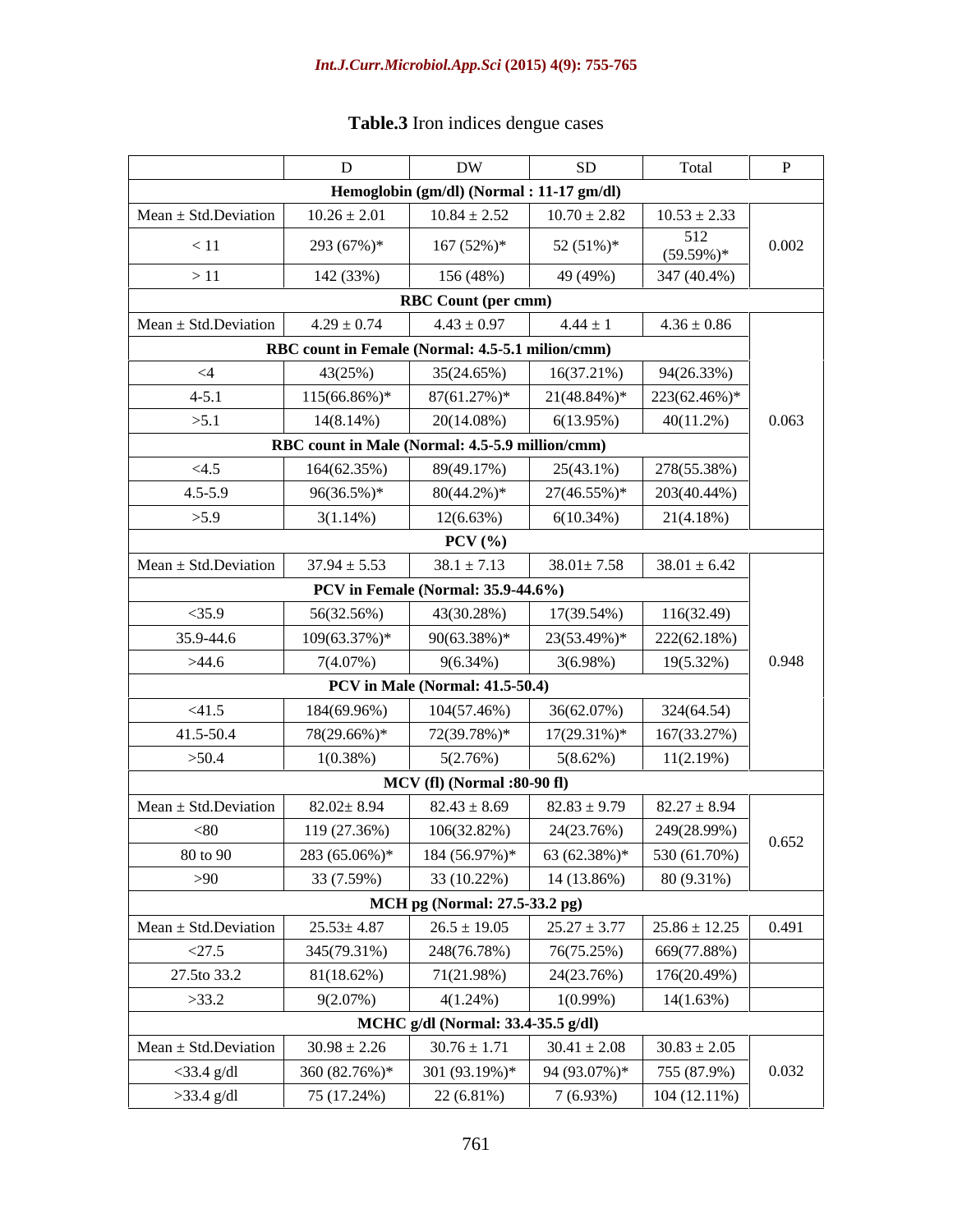|                                        | $\Gamma$                                           | <b>DW</b>                           | SD                                                    | Total                    |       |
|----------------------------------------|----------------------------------------------------|-------------------------------------|-------------------------------------------------------|--------------------------|-------|
|                                        | Total WBC count (per cmm) (Normal: 4400-11000/cmm) |                                     |                                                       |                          |       |
| Mean $\pm$ Std. Deviation              | $6799.18 \pm 5579$ 6163.94 ± 4466                  |                                     | 7199.99 $\pm$<br>5818.95                              | 6607.45 $\pm$<br>5255.87 |       |
| < 4400                                 | 158(36.32%)                                        | 127(39.32%)                         | 35(34.65%)                                            | 320(37.25%)              | 0.122 |
| 4400 to 11000                          | 221(50.80%)                                        | 161(49.85%)                         | 47(46.53%)                                            | 429(49.94%)              |       |
| >11000                                 | 56(12.87%)                                         | 35(10.84%)                          | $19(18.81\%)$ $110(12.81\%)$                          |                          |       |
|                                        |                                                    | Neutrophils $(\%)$ (Normal: 50-70%) |                                                       |                          |       |
| $Mean \pm Std.Deviation$               | $59.13 \pm 12.88$                                  | $56.43 \pm 15.3$                    | $61.48 \pm 13.38$ 58.39 $\pm$ 13.98                   |                          |       |
| $<$ 50                                 | 57(13.10%)                                         | 58(17.96%)                          | 9(8.91%)                                              | 127(14.78%)              | 0.002 |
| 50 to 70                               | 326(74.94%)                                        | 228(70.59%)                         | 73(72.28%)                                            | 627(72.99%)              |       |
| >70                                    | 52(11.95%)                                         | 37(11.46%)                          | 19(18.81%)                                            | 108(12.57%)              |       |
|                                        |                                                    | Lymphocytes $(\%)$ (Normal: 20-40%) |                                                       |                          |       |
| $Mean \pm Std.Deviation$               | $33.76 \pm 10.72$                                  |                                     | $35.39 \pm 12.29$ $31.89 \pm 11.59$ $34.16 \pm 11.48$ |                          |       |
| $<$ 20                                 | 29(6.67%)                                          | 26(8.05%)                           | 14(13.86%)                                            | 69(8.03%)                | 0.016 |
| 20 to 40                               | 323(74.25%)                                        | 214(66.25%)                         | 69(68.32%)                                            | 606(70.55%)              |       |
| >40                                    | 83(19.08%)                                         | 83(25.70%)                          | 18(17.82%)                                            | 184(21.42%)              |       |
|                                        |                                                    | Monocytes $(\%)$ (Normal: 2-6%)     |                                                       |                          |       |
| Mean $\pm$ Std. Deviation              | $4.92 \pm 3.55$                                    | $6.58 \pm 7.67$                     | $4.48 \pm 3.43$                                       | $5.49 \pm 5.52$          |       |
| 2 to 6                                 | 395(90.80%)                                        | 269(83.28%)                         | 95(94.06%)                                            | 759(88.36%)              |       |
| >6                                     | 40(9.20%)                                          | 54(16.72%)                          | $6(5.94\%)$                                           | $100(11.64\%)$           |       |
|                                        |                                                    | Eosinophils $(\%)$ (Normal: 1-6%)   |                                                       |                          |       |
| Mean $\pm$ Std. Deviation              | $2.2 \pm 2.17$                                     | $1.98 \pm 1.83$                     | $2.01 \pm 1.69$                                       | $2.09 \pm 2$             |       |
| $1$ to 6                               | 424(97.47%)                                        | 317(98.14%)                         | 99(98.02%)                                            | 840(97.79%)              | 0.288 |
| >6                                     | 11(2.53%)                                          | 6(1.86%)                            | 2(1.98%)                                              | $19(2.21\%)$             |       |
|                                        |                                                    | Basophils $(\%)$ (Normal: $0-2\%$ ) |                                                       |                          |       |
| $Mean \pm Std.Deviation$               | $0.13 \pm 0.37$                                    | $0.2 \pm 0.73$                      | $0.15 \pm 0.68$                                       | $0.16 \pm 0.57$          |       |
| $\leq$                                 | 435(100%)                                          | 319(98.76%)                         | $100(99.01\%)$                                        | 854(99.42%)              | 0.192 |
| >2                                     | $0(0\%)$                                           | $4(1.24\%)$                         | $1(0.99\%)$                                           | $5(0.58\%)$              |       |
|                                        |                                                    | <b>Peripheral Smear findings</b>    |                                                       |                          |       |
| Atypical lymphocytes $\vert$ 23(5.29%) |                                                    | $29(8.98\%)*$                       | $6(5.94\%)$                                           | 58(6.75%)                |       |

# **Table.4** WBC counts in Dengue cases

**Table.5** Platelet counts in Dengue cases

|                      |              | $\mathbf{N}$                                                                 |                                                       | Total       |  |
|----------------------|--------------|------------------------------------------------------------------------------|-------------------------------------------------------|-------------|--|
|                      |              | Platelet count (Normal: 50,00-4,50,000 per cmm)                              |                                                       |             |  |
|                      |              | Mean $\pm$ Std.Deviation   200732.08 $\pm$ 8764.85   71534.41 $\pm$ 59033.72 | $115595.05 \pm 104382.04$   142141.05 $\pm$ 100735.11 |             |  |
| $<$ 50,000           |              | $136(42.1)$ *                                                                | $37(36.6)*$                                           | 173(20.13)  |  |
| 50000 to 99,999      |              | $157(48.6)$ *                                                                | $25(24.8)$ *                                          | 182 (21.18) |  |
| 1,00,000 to 1,49,999 | 143 (32.87)* | 10(3.1)                                                                      | 9(8.91)                                               | 162 (18.86) |  |
| 1,50,000 to 4,50,000 | 292(67)      | 22 (6.82)                                                                    | 30(29.7)                                              | 344 (40.04) |  |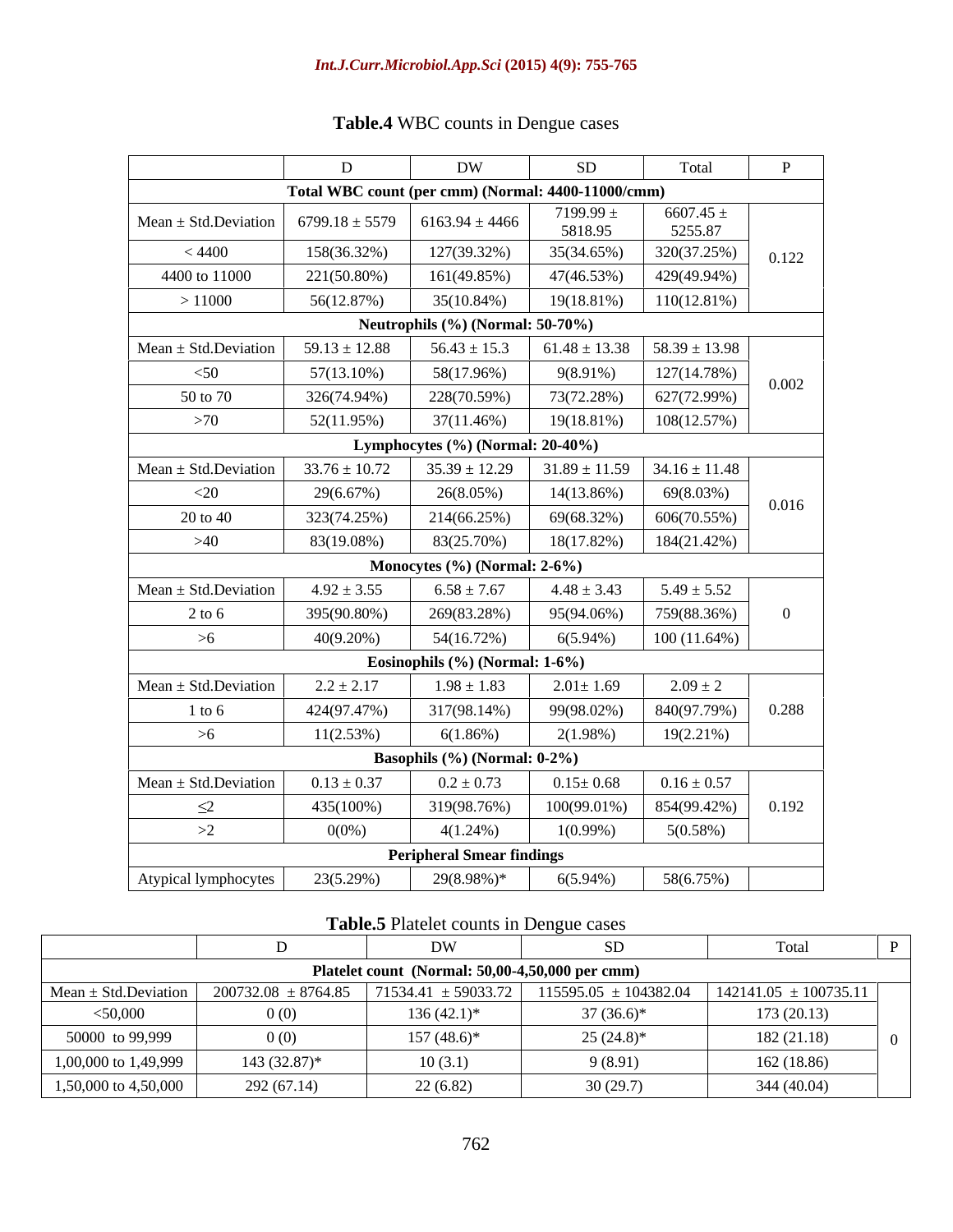|                          |                                                 | <b>DW</b>                                                    | <b>SD</b>                           | Total             |  |  |  |  |
|--------------------------|-------------------------------------------------|--------------------------------------------------------------|-------------------------------------|-------------------|--|--|--|--|
|                          |                                                 | Blood urea (mg/dl) (Normal: 15-45 mg/dl)                     |                                     |                   |  |  |  |  |
| $Mean \pm Std.Deviation$ | $24.09 \pm 23.34$                               |                                                              | $23.39 \pm 15.77$ $43.74 \pm 53.05$ | $26.14 \pm 27.17$ |  |  |  |  |
| $\leq 15$                | 129(29.66%)                                     | 92(28.48%)                                                   | 19(18.81%)                          | 240(27.94%)       |  |  |  |  |
| 15-45                    | 276(63.45%)                                     | 204(63.16%)                                                  | 58(57.43%)                          | 538(62.63%)       |  |  |  |  |
| $>45$                    | $30(6.90\%)$                                    | 27(8.36%)                                                    | 24(23.76%)                          | 81(9.43%)         |  |  |  |  |
|                          |                                                 | Serum Creatinine (mg/dl) (Normal: 0.7-1.5 mg/dl)             |                                     |                   |  |  |  |  |
| $Mean \pm Std.Deviation$ | $0.78 \pm 0.62$                                 | $0.75 \pm 0.37$                                              | $1.38 \pm 2.23$                     | $0.84 \pm 0.93$   |  |  |  |  |
| < 0.7                    | 206(47.36%)                                     | 154(47.68%)                                                  | 33(32.67%)                          | 293(34.11%)       |  |  |  |  |
| $0.7 - 1.5$              | 215(49.43%)                                     | 159(49.23%)                                                  | 47(46.53%)                          | 421(49.01%)       |  |  |  |  |
| >1.5                     | $14(3.22\%)$                                    | $10(3.10\%)$                                                 | 24(23.76%)                          | 48(5.59%)         |  |  |  |  |
|                          | Serum Billirubin (mg/dl) (Normal:0.2-1.2 mg/dl) |                                                              |                                     |                   |  |  |  |  |
| $Mean \pm Std.Deviation$ | $0.71 \pm 0.44$                                 | $1.31 \pm 2.09$                                              | $2.49 \pm 3.68$                     | $1.15 \pm 1.91$   |  |  |  |  |
| $0.2 - 1.2$              | 403(92.64%)                                     | 259(80.19%)                                                  | 63(62.38%)                          | 725(84.40%)       |  |  |  |  |
| >1.2                     | 32(7.36%)                                       | 64(19.81%)                                                   | 38(37.62%)                          | 134(15.60%)       |  |  |  |  |
|                          | SGPT (U/L) (Normal: 0-55 U/L)                   |                                                              |                                     |                   |  |  |  |  |
| $Mean \pm Std.Deviation$ | $55.63 \pm 84.5$                                | $83.92 \pm 164.71$   $188.5 \pm 428.72$   $81.89 \pm 192.11$ |                                     |                   |  |  |  |  |
| $\leq$ 55                | 328(75.40%)                                     | 194(60.06%)                                                  | 58(57.43%)                          | 580(67.52%)       |  |  |  |  |
| $>55$                    | $107(24.60\%)$                                  | 129(39.94%)                                                  | 43(42.57%)                          | 279(32.48%)       |  |  |  |  |

|  | Table.6 Renal and Liver function tests in 1<br>I Dengue cases |  |  |
|--|---------------------------------------------------------------|--|--|
|--|---------------------------------------------------------------|--|--|

Association of atypical lymphocytes was

In present study jaundice was observed in 15.59% (134) cases. This is comparable to study by Singh et al<sup>11</sup>17.1%(24). Present of total cases. Singh et  $al<sup>11</sup>$ observed a very high rate of 43.6% (61). Hepatomegaly in increases. This is highly statistically  $PW$  2.1% (8) and  $3D$  8.8% (20) patients in significant (P<0.0001). Altered liver present study is also less compared to study done by Pongpan et  $al^{10}$  which showed involvement for the same 12.07%(39) % and 26.73% (27) respectively. Raised bilirubin and SGPT in present study was 15.58% (134) & 32.48% (279) cases. Jain et al<sup>20</sup> noted the same in 15% and 68% cases. 23.76% of SD cases showed elevated renal

Maximum Atypical lymphocytes were seen patients showed billirubin level>5.2 mg/dl in DW cases 8.98% (29) patients compared to 5.29%(23) of D and 5.94% (6) of SD billirubin level  $>5.2$  mg/dl. Both these cases. This finding is statistically significant findings are highly significant (P<0.0001). with Fisher's exact test (P=0.0495). Serum billirubin level increases as severity also noted in study by Jameelet  $al^{17}$ . statistically significant (P<0.0001). None of study showed hepatomegaly in  $7.68\%$  (66)  $\frac{m_1m_2}{\text{volume of }20,0001 \text{ and } 0,0004}$  respectively observed a very sGPT level increases as severity of dengue  $DW$  2.1% (8) and SD 8.8% (26) patients in  $\frac{1}{2}$  is  $\frac{1}{2}$  and  $\frac{1}{2}$  and  $\frac{1}{2}$  and  $\frac{1}{2}$  but  $\frac{1}{2}$  alternative in  $\frac{1}{2}$ which showed severity of the dengue cases and 13.86% (14) SD patients showed of dengue increases. This is highly the patient in D group showed SGPT level >1055. 5.94% (6) SD patients showed SGPT level in that range. Both these findings are highly statistically significant having P values of <0.0001 and 0.0004 respectively. increases. This is highly statistically significant (P<0.0001). Altered liver function tests correlate with the clinical severity of the dengue cases.

Present study also notes that none of the D  $\frac{1}{20}$  function test levels. Jain et al<sup>20</sup> noted 61% In present study blood urea and serum creatinine levels increases as severity of patient increases in dengue infection.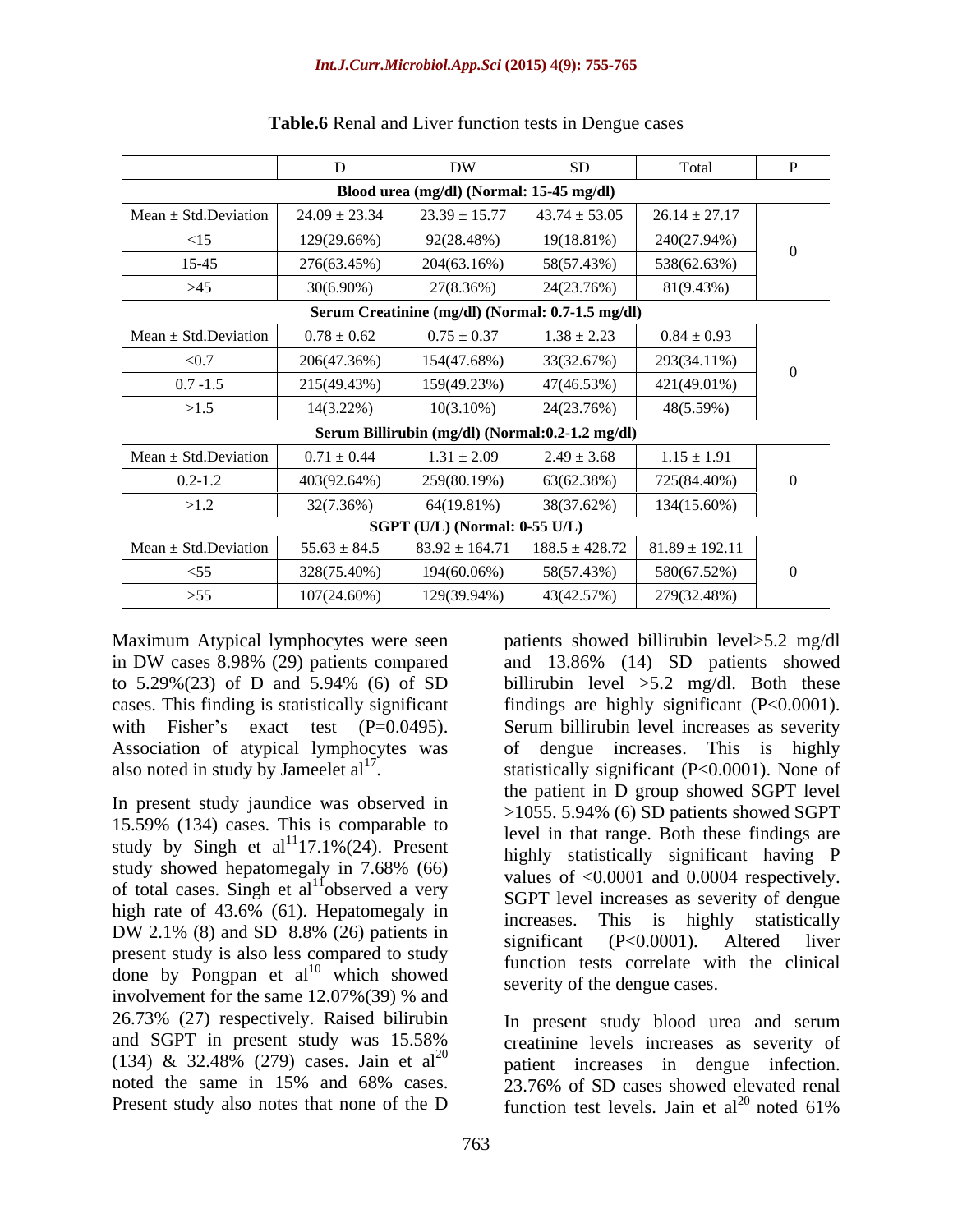cases of elevated serum creatinine levels in hospitalized patients. In present study SD Tropical Diseases. 23rd Edition.:  $(23.76%)$  cases showed higher blood urea  $\&$  Elsevier Saunders, 2014. pp. 162-170. serum creatinine levels compared to DW 2. Tirtha Chakraborty, Ph.D.Deadly and D patients. This finding is highly statistically significant (P<0.0001). Renal failure is observed 15.84% (16) in SD Infobase Publishing, 2008. mortality rate in Dengue patients is low Hemorrhagic fever. [book auth.] 1.62%. Most common cause of death is hemorrhagic shock followed by Respiratory failure. 50% of patient who showed mortality were <15 years of age. Saunders Elsevier, 2008

As per traditional (1997) classification Hematocrit and platelet count were used to monitor severity of dengue cases. But from 2009.<br>our study we can conclude that in addition to 5. Dr. R that Hemoglobin, RBC count, MCHC, Differential leucocyte counts, Blood urea, Serum creatinine, Serum Billirubin and SGPT can be used as severity markers in dengue cases for better management of patients classified as per recent(2009) Municipal Medical College, classification. These new marker changes can be used to track the progress of dengue International Journal of Scientific case from Dengue cases without warning<br>signs to Severe dengue cases.

Recent (2009) WHO classification of dengue is more competent in diagnosing severe cases which were missed earlier if classification. In addition to Hematocrit and platelet count as per our study Hemoglobin, RBC count, MCHC, Differential leucocyte Hitesh Shingala, Dr. Mala counts, Blood urea, Serum creatinine, Serum Billirubin and SGPT can be used as severity markers for dengue cases in recent (2009) importance in terms of better management

1. Jeremy Farrar, Peter J. Hotez,Thomas Junghanss, Gagandeep Kang,David

Lalloo, Nicholas J. White.*Manson's Tropical Diseases.* 23rd Edition.: Elsevier Saunders, 2014. pp. 162-170.

- 2. Tirtha Chakraborty, Ph.D.*Deadly Diseases and Epidemics: Dengue Fever and Other Hemorrhagic Viruses.*: Infobase Publishing, 2008.
- patients in present study. Though overall 3. SB, Halstead. Dengue fever and Dengue Hemorrhagic fever. [book auth.] Behrman RE, Jenson HB, Slanton BF Kliegman RM. *Nelson Textbook of Pediatrics.* 18th ed. s.l. : Philadelphia: Saunders Elsevier, 2008
	- 4. *Dengue: guidelines for diagnosis, treatment, prevention and control - New edition* : World Health Organization, 2009.
- our study we can conclude that in addition to 5. Dr. Rupal P. Mehta, Dr. T. Y. Vijapura, Dr. Darshan J Gandhi, Dr. DiptiGajjar. Comparative Study of 112 Cases of Dengue Fever Outof Which 8 Cases of Dengue Mortality in Outbreak of 2012 At Tertiary Care Centre of Smt. N.H.L. Municipal Medical College, Ahmedabad, Gujarat, India. 6, International Journal of Scientific Research, June 2013;2, p 459-461.
- signs to Severe dengue cases. 6. Manisha Patankar, Bhaumik Patel, classified using traditional (1997) Public Health, Ahmedabad, 2014; 3(1), Vicky Gandhi, Parevee Shah, Mahendra Vegad. Seroprevalence of Dengue in Gujarat, Western India: A study at a tertiary care hospital. Int J Med Sci p. 16-18.
- classification. This is of enormous  $p.146-148$ . 7. Dr. Kanizfatma, Dr. Jayshree Dund,Dr. Hitesh Shingala,Dr. Mala Sinha.Epidemiological Trend Analysis of Dengue Virus.: Paripex - Indian Journal of Research, June 2014, 3, p.146-148.
- and outcome in dengue patients. Patel, Mitali Desai, Shrikant Somani, **References**<br>
Joshi. A clinico-hematological profile 8. Abhinav Jain, Asha N Shah, Pinakin Pallav Parikh, Roopesh Singhal, Dinesh of dengue outbreak among healthcare professionals in a tertiary care hospital